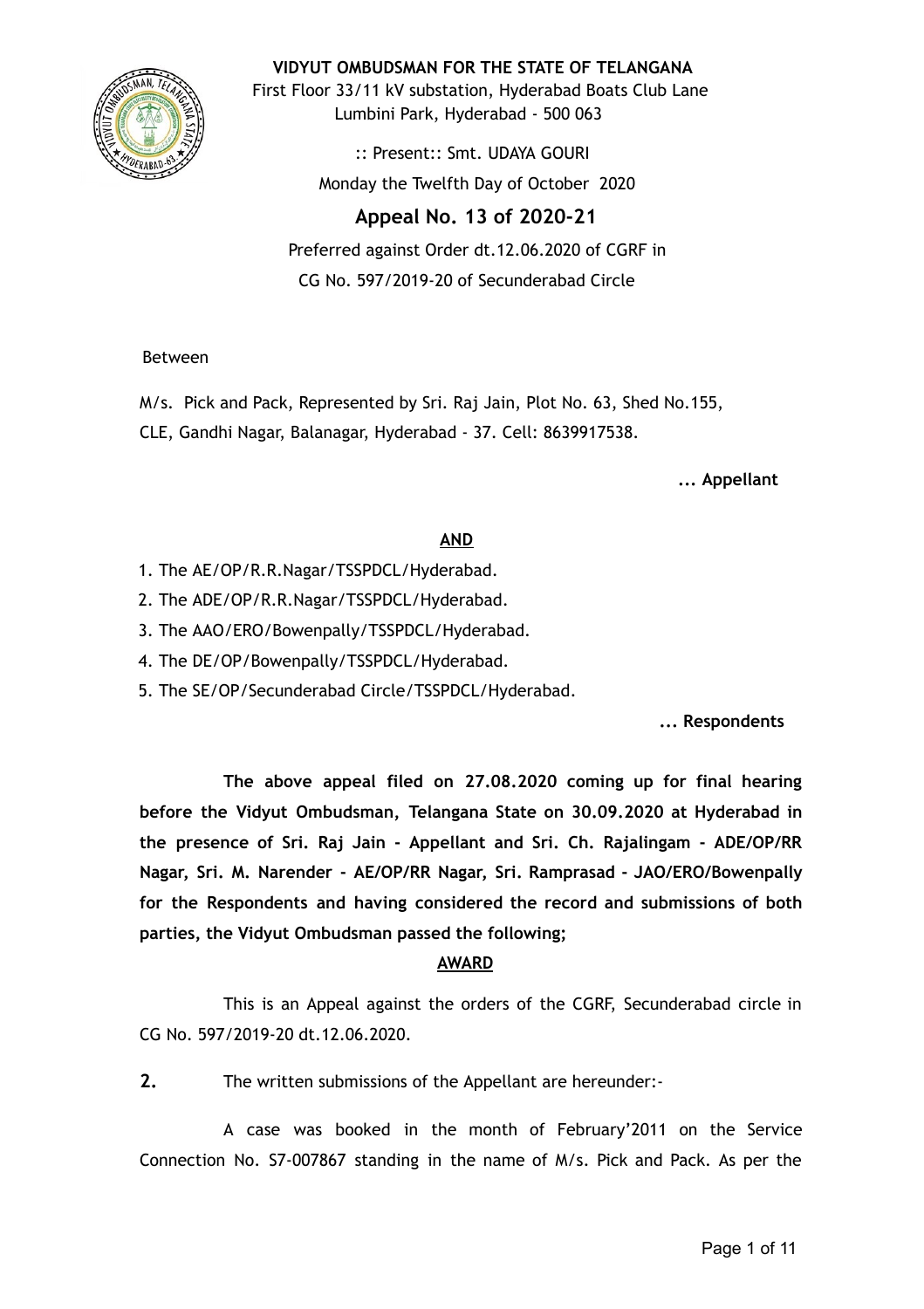report of Sri. B. Balu ADE/S.D-II, D.P.E, it was mentioned that 200 H.P is the connected load, but since the very beginning it has always been proved by the RMD report that it never exceeded 50 HP load.

In the case hearing at the CGRF, DE and other officers have given a statement that a 50 HP capacity cable and meter cannot run 200 HP and incase that happens the cable, meter and transformer will blast and burned (it may be possible that the machines were kept idle in the above shed) but not connected. The same has been proved by RMD report and DE statement after inspection in 2011 also. The AE during that period never took any action against tenant Shrekha Infra. Solution:- He vacated the shed in October'2011. The very next month AE started forcing us to make the payment 3-4 times, he disconnected the power supply of the entire premises.

We made several requests to AE to not increase the load power i.e. (from 50 HP to 200 HP). On 29.11.2011 the entire power supply was disconnected without any prior information, we were forced to make the payment immediately to restore the power supply. We submitted a DD (bearing DD No.733881, Dt.29.11.2011, KBL Uma Nagar Branch). After restoring the power supply, we requested him several times to fix the load power but every time we were assured that whatever step is being taken is done in our favour only, but yet again he disconnected the power supply of the entire premises. On 14.12.2011, he told us that " nothing is in my hands, my officers have ordered me to disconnect the power supply of the entire premises if the consumer fails to pay the balance amount." Before this he had already disconnected the power supply 2-3 times for the whole day saying that "my higher officers may come for inspection to your premises." After the continuous disconnections, all the other service holders were fed up and were crying of the daily business loss caused by disconnected power supply because of which we had to make the payment. We then made the payment through DD(Bearing DD No.733902 of Rs 75,000/- & DD No. 733903 of Rs 1,25,000/- dt.05.12.2011 KBL Umanagar Branch) We had made the DD on 05.12.2011 and made several requests to AE everyday and finally made the deposit of the DD on 13.12.2011. Again AE promised that " everything is in your favour only," and we will surely be refunded with all the amounts paid to the department.

AE promised us that the amount paid will be refunded back, after paying the amount, AE sent a monthly minimum bill of Rs 69,330/- for 200 HP load in December'2012. He again started forcing us to pay the monthly bill and guaranteed that the amount will be refunded, not only that in fact he also said this is a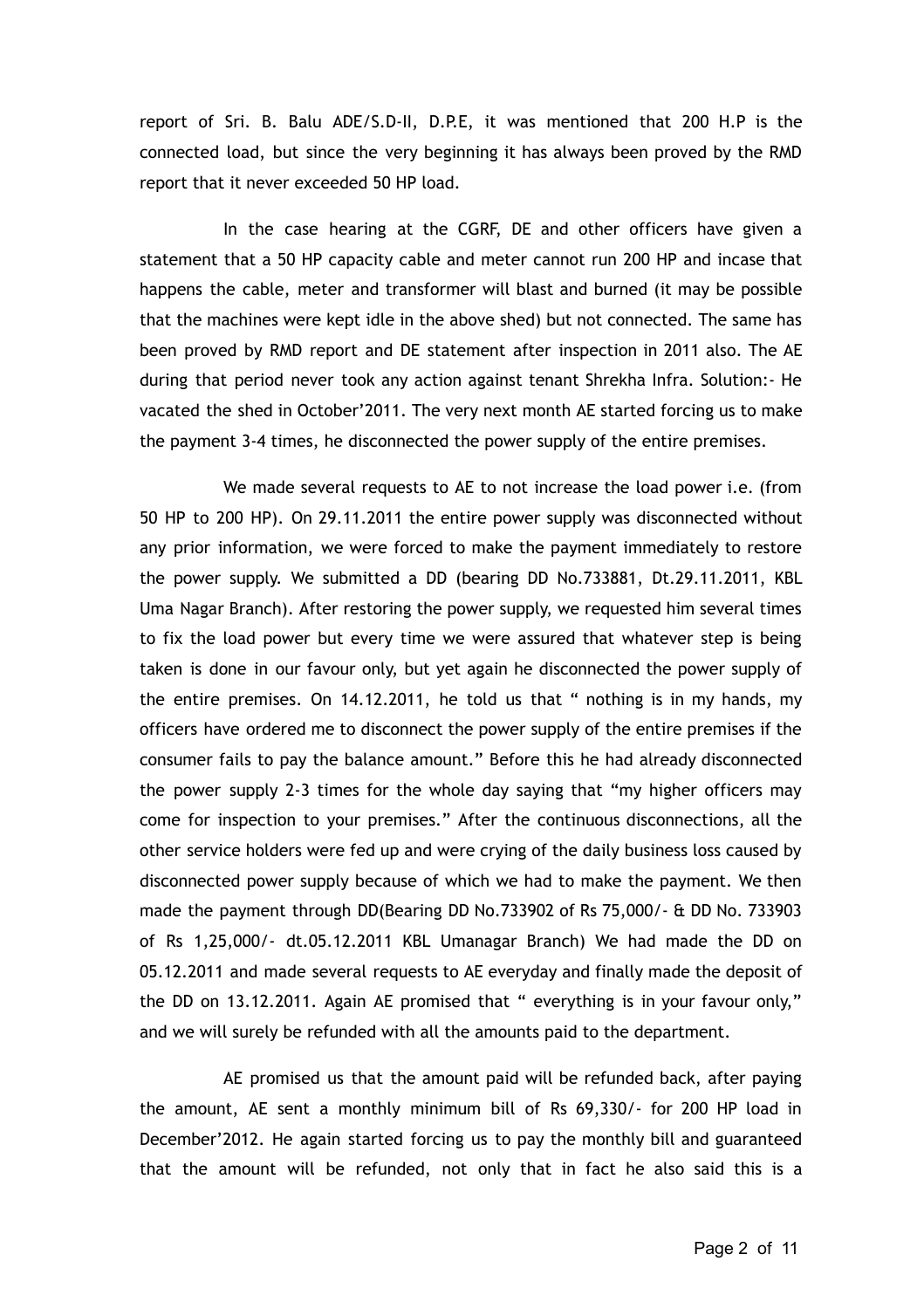procedure to get the refund of the paid amount. We didn't pay the above amount and met with CE-APEPDCL, Mr. Srinivas at his office, Uppal.

He referred this matter to Mr. Jairaj(DE/Bowenpally) through telephonic means. DE cancelled the above bill and raised a new bill of Rs 2,576/- and load deration was made to 50 HP, DE asked AE not to deposit the DD at the bank, but AE DD at the bank, but AE said the DD has already been submitted at the bank.

DE also told us that AE should have conducted a re-inspection before taking any serious action. Whatever action that has been taken is wrong, faulty and very shameful. It may be a personal grudge against you.

| Sl.<br>No. | Name                                          | Date of<br>case<br>booked | Action                                                                                                                                                                                                                                                                                                                                                                                                                                                                                                                                                                                               | Result                                                                                                                                                                  |
|------------|-----------------------------------------------|---------------------------|------------------------------------------------------------------------------------------------------------------------------------------------------------------------------------------------------------------------------------------------------------------------------------------------------------------------------------------------------------------------------------------------------------------------------------------------------------------------------------------------------------------------------------------------------------------------------------------------------|-------------------------------------------------------------------------------------------------------------------------------------------------------------------------|
| 1.         | Pick N Pack<br>USC No.<br>100478605           | Feb 2011                  | Entire premises power disconnected<br>multiple times and forced to make<br>the payment. No Re-inspection was<br>done.<br>Load deration work done twice in 8<br>years for one service 200 HP to 50 HP.<br>It is highly possible that there is a<br>miscalculation because:<br>On 20.11.2019 the report stood for 27<br>HP by AE and suddenly on 25.11.2019<br>the report stood for 50.16 HP (again)<br>by AE.<br>If this inspection would have been<br>done in 2011 there wouldn't be any<br>problem today and it is proved that<br>the load power has been 50 HP from<br>the beginning to till date. | In 2012, DE derated<br>the load from 200<br>HP to 50 HP, but<br>after 10 years<br>erroneously<br>TSSPDCL raised the<br>bill of arrears<br>amounting to<br>Rs 6,73,000/- |
| 2.         | Ashoka<br>Fabricators<br>Usc No.<br>100478604 | Feb'2011                  | Action taken after 7 years without<br>any deposit or by exceeding the load<br>power.<br>Re-inspection done on July-2017.                                                                                                                                                                                                                                                                                                                                                                                                                                                                             | No changes made to<br>the load power (40<br>HP only)                                                                                                                    |
| 3.         | Parnam<br>Industries                          | <b>Nov 2019</b>           | Case booked on November'2019                                                                                                                                                                                                                                                                                                                                                                                                                                                                                                                                                                         | Load upgraded from<br>55 HP to 79 HP                                                                                                                                    |
|            | USC No.<br>100478736                          |                           | DC & SD charges paid on Jan'2020                                                                                                                                                                                                                                                                                                                                                                                                                                                                                                                                                                     |                                                                                                                                                                         |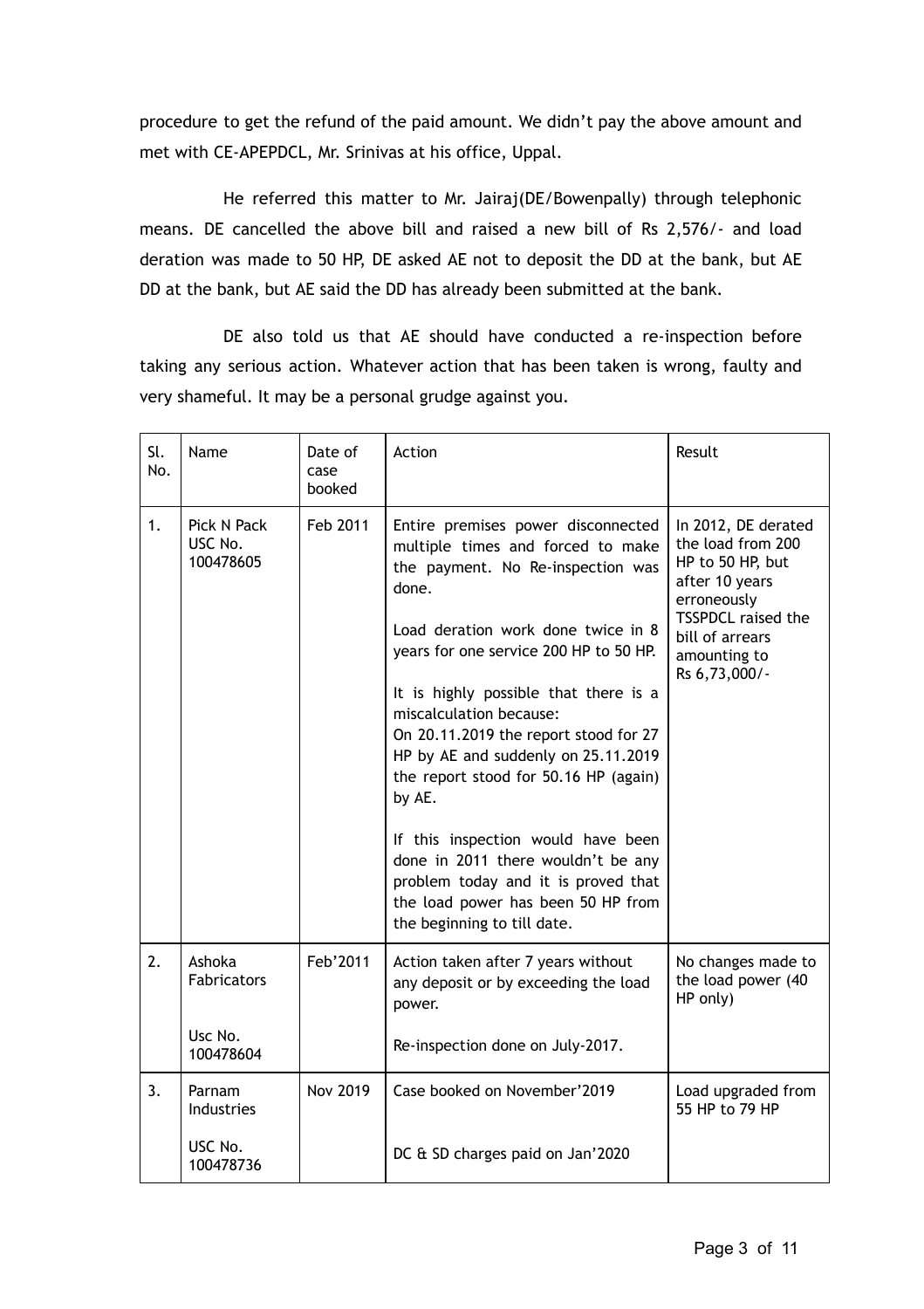| 4.  | Ramdev<br>USC No.<br>100478608               | Feb'2011<br>Nov'2019 | Case booked on February'2011<br>Case rebooked in November 2019,<br>DC & SD charges paid in January<br>2020. | In july'2011 load<br>upgraded from 74<br>HP to 91 HP as per<br>case booked by ADE<br>Load upgraded from<br>91 HP to 96 HP on<br>Fabruaary'2020. |
|-----|----------------------------------------------|----------------------|-------------------------------------------------------------------------------------------------------------|-------------------------------------------------------------------------------------------------------------------------------------------------|
| 5.  | Ramu Plasto<br><b>Tubes</b>                  | Nov'2019             | Case booked in November'2019<br>DC & SD Charges paid in<br>January'2020.                                    | Load upgraded in<br>February'2020 from<br>35 HP to 50 HP.                                                                                       |
| 6.  | R.P.Engg<br>USC No.<br>100478650             | Nov'2019             | Case booked in November'2019<br>DC & SD charges paid in January<br>2020.                                    | Load upgraded from<br>25 HP to 32 HP.                                                                                                           |
| 7.  | <b>Babu Rao</b><br>USC No.<br>100468793      |                      | Case booked in November'2019<br>DC & SD Charges paid in January'2020                                        | Load upgraded from<br>1 KW to 3 KW                                                                                                              |
| 8.  | <b>VK Industries</b><br>USC No.<br>100478632 | Nov'2019             | Service disconnected for 8-10 days for<br>individual service for the payment of<br>DC & SD Charges          | Still pending                                                                                                                                   |
| 9.  | Gowri Shankar<br><b>USC</b><br>No.100468659  | Nov'2019             | Case booked on November'2019<br>Re-inspected on July'2020                                                   | No changes made in<br>load power<br>(1 KW)<br>Single phase                                                                                      |
| 10. | <b>CLS Plastics</b>                          | Nov'2019             | Case booked on Nov'2019                                                                                     | Pending                                                                                                                                         |

Sir, I don't understand why there is a difference in the action taken by TSSPDCL for cases that are booked for the same reason.

I also don't understand why the amount which was forcefully collected in 2011 (after the tenant had vacated the shed) as Development charges and Security Deposit, why wasn't the amount collected when the tenant was there, when the notice is within 30 days?

We are not fully knowledgeable about the department's rules and regulations which was taken as an advantage by AE and has been successful in fooling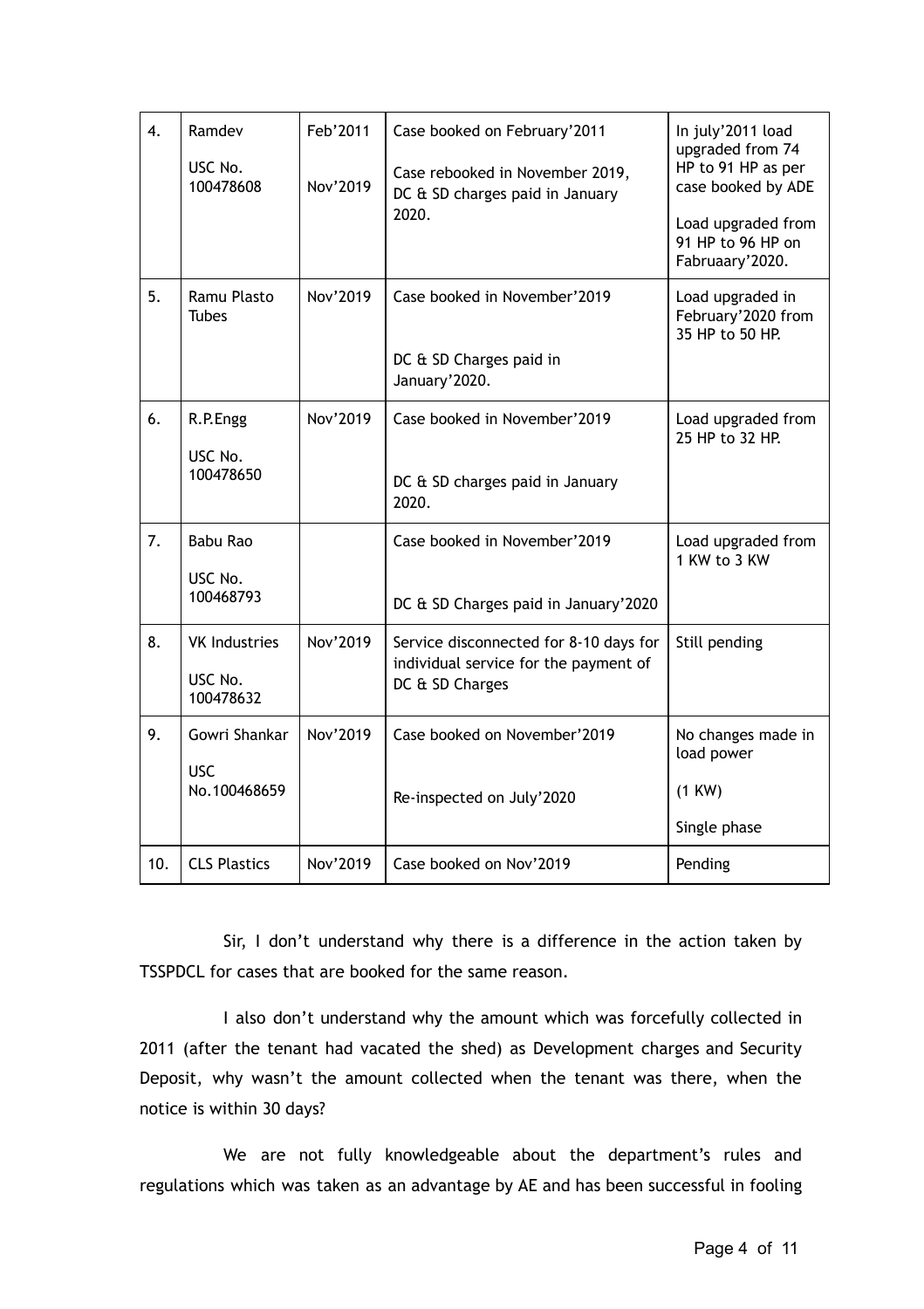us. We truly feel cheated. Please make sure that the Development Charges and the Security Deposit is refunded to us directly in my bank account as soon as possible.

### 2. **Written submissions of the Respondents.**

The Respondents submitted their written submissions through the Respondent No.3 vide Lr.No.AAO/ERO-XII/BWP/JAO/SA-Theft/D.No.870/2020 dt.09.09.2020 stating as follows:-

That the case booked for Development Charges for Rs 3,00,000/- from 50 HP to 200 HP which is paid by the Consumer bearing SC No. S7007867 of M/s. Pick and Pack vide PR No. 21833 for Rs 1,00,000/- Dt.29.11.2011, PR No.21846 for Rs 1,25,000/- dt.13.12.2011, PR No.21847 food Rs 75,000/- dt.13.12.2011 respectively.

Now, the consumer is requesting for refund of the Development Charges for Rs 3,00,000/- paid by him. There is no such order from Corporate Office for refund of the Development Charges paid by the consumers.

3. The Respondents further submitted their written submissions through the Respondent No.2 vide Lr.NoADE/OP/RR Nagar/D-XXV/C-VI/D.No.630/20-21 dt.16.09.2020 stating as follows:-

An additional connected load of 150 HP over and above the existing contracted load of 50 HP was detected on 27.01.2011 on the service and a notice for regularising the additional load was issued with Case No. DPE/HYN/SD02/1541/11 vide Lr.No.ADE/OP/BLNR/D-XVI/C-VI/D.No.2253/11 dt.18.02.2011 for and amount of Rs 2,25,000/- towards development charges and Rs 75,000/- towards security deposit.

The consumer has paid the said amount in two installments Rs 1,00,000/ vide PR No.21833 dt.29.11.2011 and Rs 1,25,000/- vide PR No.21846 dt.13.12.2011, Rs 75,000/- vide PR No.21847 dt.13.12.2011 respectively in acceptance of the additional load.

The sanctioned contracted load of the service was therefore enhanced to 200 HP from 50 HP in the month of September'2019 and the difference of minimum charges Rs 6,73,238/- raised and auto debited by Corporate Office on 21.09.2019.

The consumer was requested to arrange for payment of the said charges raised, for which the consumer took objection stating that deration of load letter was submitted to DE/OP/Bowenpally on 21.12.2011 from 200 HP to 50 HP accordingly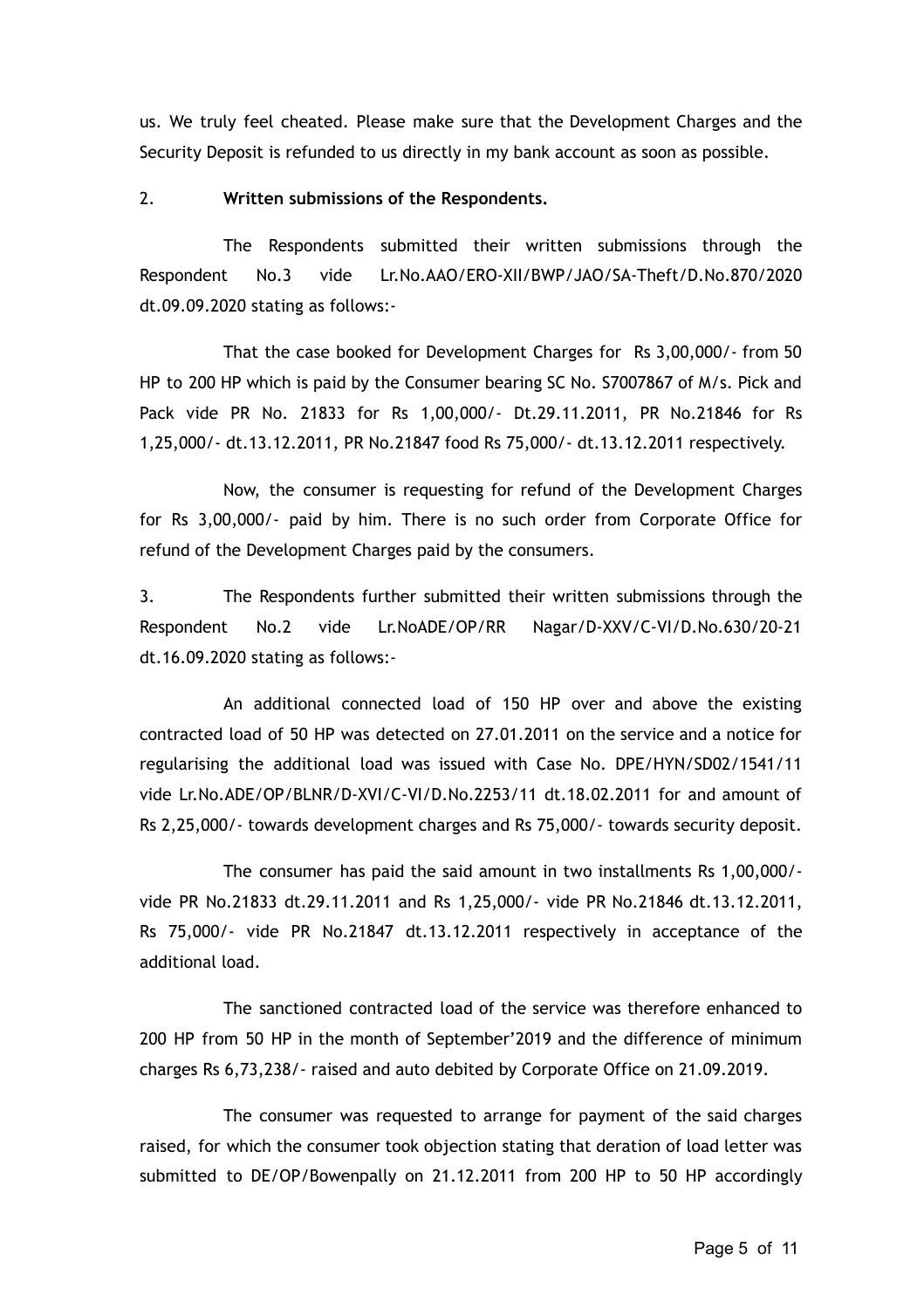revised the bill of Rs 2576/- and withdraw the bill of Rs 69,330/- same information was cross checked with ERO wing but they said the consumer not applied for any load deration, there was no duplicate bill issued for Rs 2576/- in December'2011 and no withdrawal of bill for 8000 units for Rs 69,330/- as per records in EBS.

After that the consumer has approached the CGRF on the fixed charges raised and upon hearing the case the CGRF in CG No. 597/2019-20, Secunderabad Circle, D.No. 911 dt.29.02.2019 has directed to withdraw the raised fixed charges, development and security deposit charges and same matter was discussed in CGRF-2 and the consumer forum has ordered that only withdraw raised fixed charges accordingly revised the load from 200 HP to 50 HP and withdrawn raised fixed charges Rs 6,73,238/-.

The Consumer has intentionally shifting the machineries while inspecting the premises invariably and changing the tenants with different activities and now new tenant presently using load is 20 HP found inspected on 14.09.2020 by AE/OP/RR Nagar along with Tulsidas, LI/TSSPDCL/RR Nagar.

#### 4. **Rejoinder of the Appellant.**

There was never a connection of 200 HP or anything above 50 HP. We had never accepted that our load power was 200 HP at any point of time. We were threatened and forced to pay all the amounts each and every time by AE. The threats were placed by AE that he would disconnect the power supply for the entire premises if the payments are not made, which AE had done multiple times in the 2011 and the same was repeated in the month of January'2020. This unethical act of his is also mentioned in the Order letter of CGRF-2. He had also mentioned that " there is nothing to worry as all the payments will be refunded to you because your load power is nothing more than 50 HP." This is why we had to make the payments and also to avoid the losses for other factories in the premises, not because we accepted the additional load power. In fact we have never applied for additional power above 50 HP. Why should we pay the development charges and security deposit.

When the department has made a credit of Rs 3,58,805/- and the amount of Rs 12,87,903/- against the fixed charges was removed in May'2020, accepting that the load power was never over 50 HP, under what circumstances do we have to pay the development charges and security deposit amount? Even the RRMD reports state that the load power is 50 HP. All the officers at the time of CGRF hearing mentioned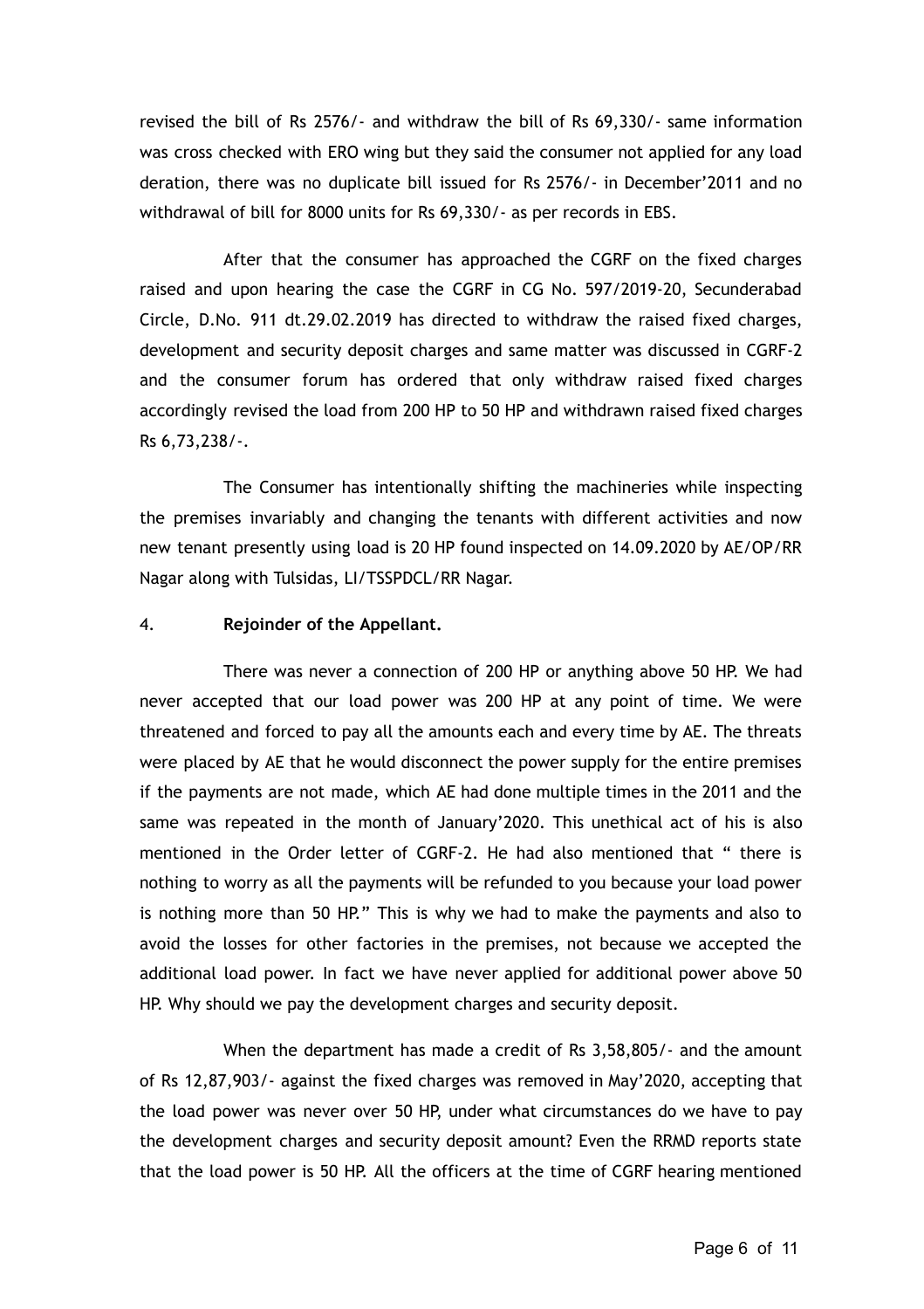that 200 HP load power cannot run on a 50 HP Cable/Transformer/Meter. When there was no additional load power or usage of load power above 50 HP, why should we make the payment of Development charges and security deposits?

We have always requested for a return of the Security Deposit and Development Charges amount. That is because we were advised to go step by step else we would be stuck in the loop of paying the minimum monthly charges till date. In fact we have made a request at the CMD for the refund of the SD and DC amounts long ago. We have also submitted request letters for refund of the Development charges and Security Deposit amounts to all the officers of Corporate Officer and CMD of TSSPDCL.

The big amount forcibly collected by the department is our hand earned income, when we have never applied for additional power or caused harm to the department. IN fact we have always been true and ethical to the power consumed by us and we have always made our payments on time. Why do we suffer with such a situation?

We kindly and humbly request you to refund us with the following amounts:-

- 1. Development charges of Rs 2,25,000/-
- 2. Security deposit of Rs 75,000/=
- 3. Extra ACD amount deposited in A/c.

#### **Heard both sides.**

#### **Issues**

**6.** In the face of the said contentions by both sides the following issues are framed:-

- 1. Whether the amount of Rs 3,00,000/- paid against 150 HP excess connected load towards Development Charges and Security Deposit is refundable? and
- 2. To what relief?

### **Issue No.1**

7. The Appellant M/s. Pick and Pack preferred the present Appeal towards refund of Rs 3,00,000/- towards Development Charges and Security Deposit paid against the demand notice over excess connected load of 150 HP upon the existing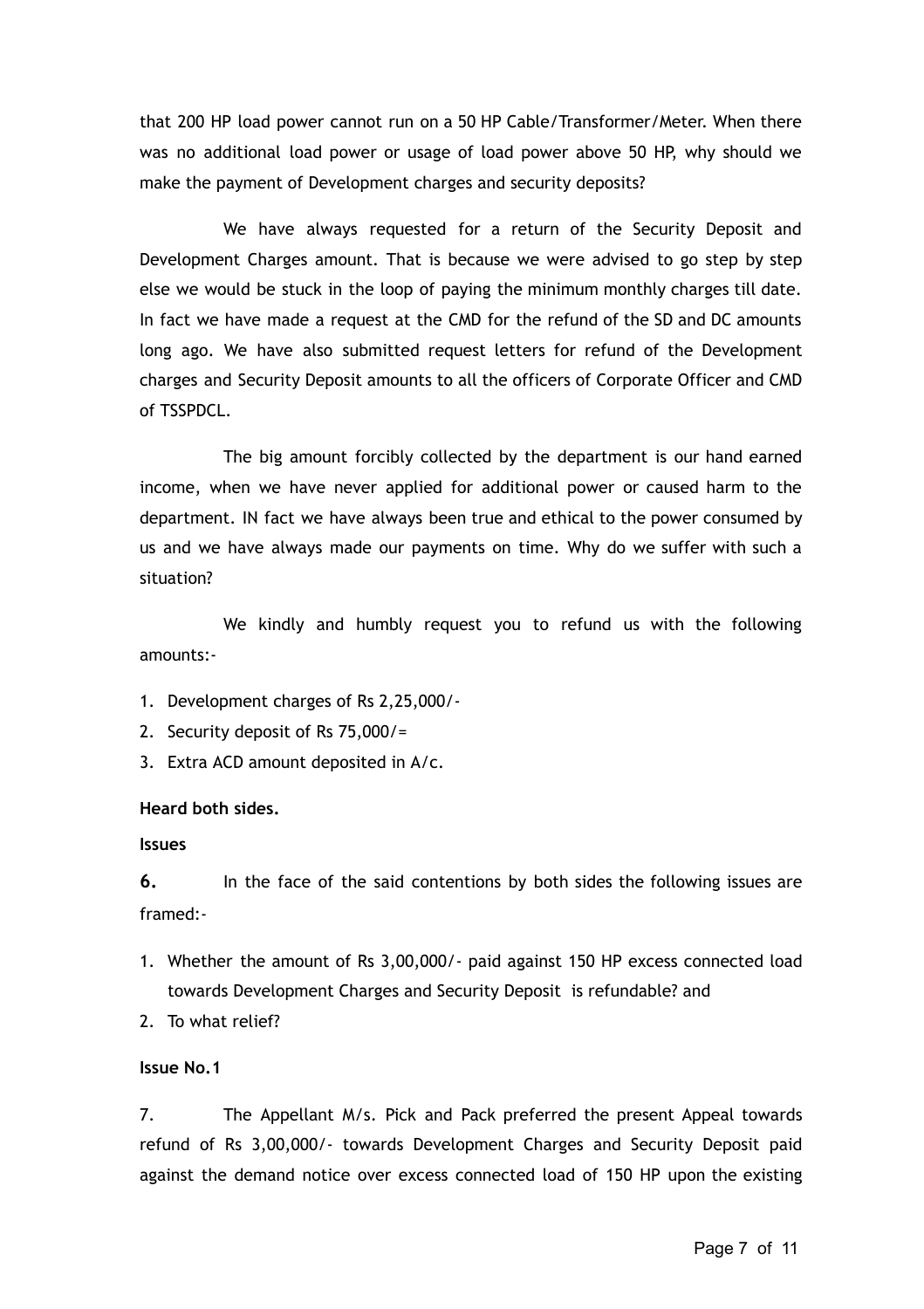load of 50 HP. The Appellant has a service connection under category IIIA bearing SC No. S7007867 initially released with a contracted load of 50 HP at plot No. 63, C.I.E. Gandhi Nagar, Balanagar, Hyderabad. On 27.01.2011 an inspection was conducted by the ADE/DPE and found that the total connected load of 200 HP, whereas the contracted load was 50 HP. The connected load observed by the inspecting officer is given below:-

#### **TABLE-A**

| 1. Moulding Machine | $\blacksquare$ | 1 X 37000 Watts | $=$                       | 37000 Watts        |
|---------------------|----------------|-----------------|---------------------------|--------------------|
| 2. Heater           | $\sim$         | 4 X 4000 Watts  | $=$                       | <b>16000 Watts</b> |
| 3. Moulding Machine | $\blacksquare$ | 1 X 92800 Watts | $\mathbf{r} = \mathbf{r}$ | 92800 Watts        |
| 4. Motor            | $\blacksquare$ | 1 X 1492 Watts  | $=$                       | 1492 Watts         |
| 5. Compressor Motor | $\blacksquare$ | 1 X 1492 Watts  | $=$                       | 1492 Watts         |
| 6. Lights           | ۰.             | 8 X 40 Watts    | $=$                       | 320 Watts          |
|                     |                |                 |                           |                    |

Subsequently an additional load case was booked vide Case No. DPE/HYN/SDO2/1541/11 Dt: 27.01.2011. The Appellant was demanded to pay an amount of Rs 1,25,000/- towards Development Charges + Rs 75,000/- towards Security Deposit, through provisional assessment notice vide Lr.No.2253/10-11 dt.18.02.2011 served to him. The amount was paid by the Appellant consequent to coercive action of the Respondents by disconnection of power supply. The amount was paid in two installments Rs 1,00,000/- vide PR No. 21833 dt.29.11.2011, for Rs 1,25,000/- vide PR No. 21846 dt.13.12.2011 and for Rs 75,000/- vide PR No. 21847 dt.13.12.2011. The AAO/ERO/Bowenpally issued notice to the consumer vide Lr.No.AAO/12/Bowenpally/SBM/Estt./D.No.409/19, dt.15.10.2019, to pay an amount of Rs 6,73,238/- towards shortfall amount of fixed charges for the period from 27.01.2011 to 31.10.2019, debited into the service account of the Appellant on 21.09.2019 without any prior notice. The Appellant opposed such levy of shortfall amount against the Fixed charges, claiming that earlier on his request vide letter dt 21.12.2011 for load deration from 200 HP to 50 HP, the DE/OP/Bowenpally has revised the bill of Rs 69,330/- to Rs 2,576/- allowing the deration of load. In a letter addressed to CMD/TSSPDCL the Appellant pleaded that suddenly after 9 years after inspection he received bills for the load of 200 HP which was never connected and the alleged that the 150 HP excess connected load was cancelled long back by the DE/Op/Bowenpally accepting their request for the load deration vide letter dt.21.12.2011. Adding to this it was held that the amount of Rs 69,330/- was also revised to Rs 2,576/- against 50 HP load based on their letter of load deration. Whereas the Respondents have not shown any approvals over deration of load.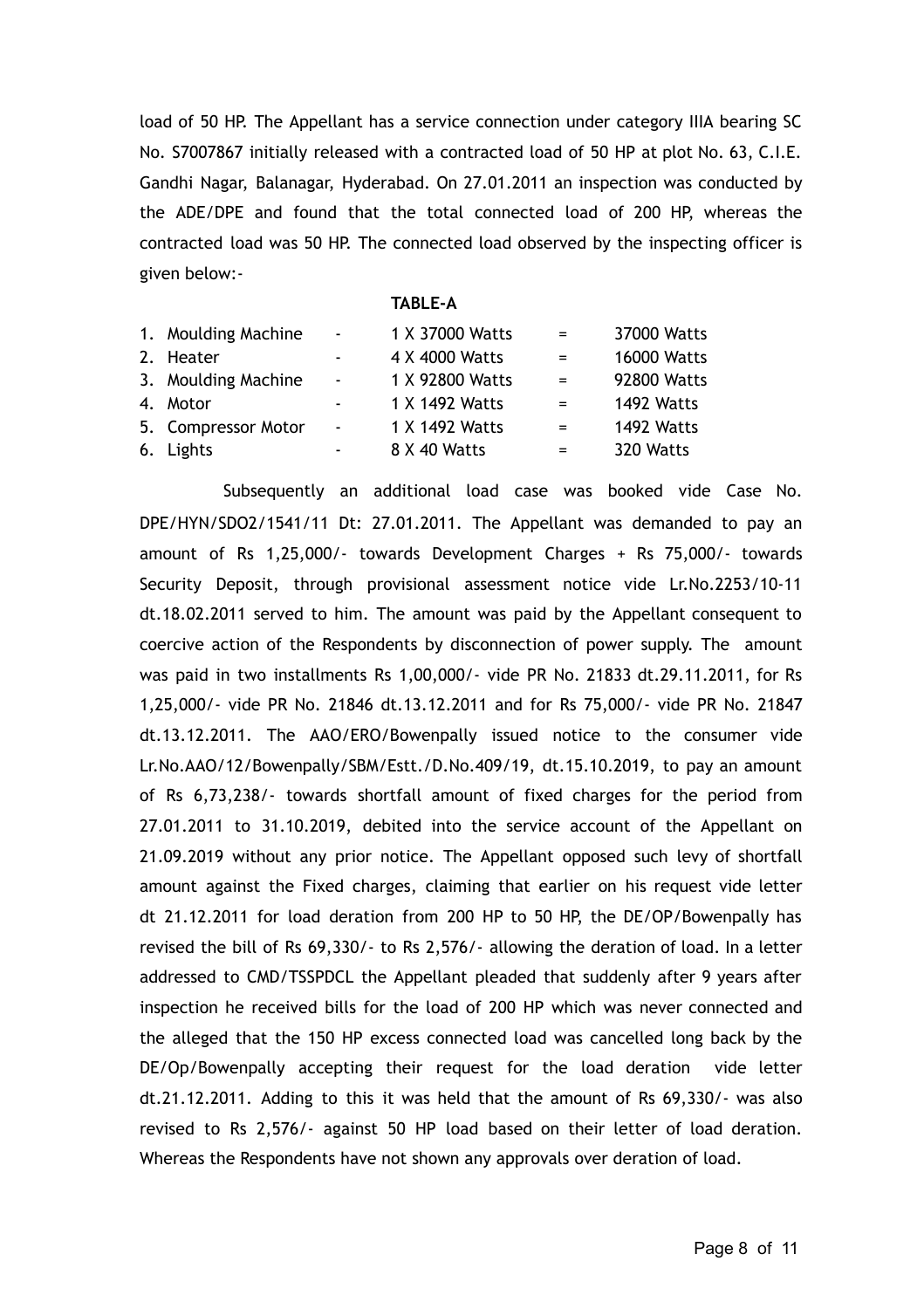Subsequently, the actual load was re-inspected on 25.11.2019 and the present connected load against the service was found to be 50.16HP. Based on the RMD (44HP) and total connected load at present of 50.16HP, The CGM/Commercial, Vide Memo no.CGM(Comml)/SE(C)/DE(C)/ADE-1/D.No 4697/20-21, Dt:27.04.2020, accorded approval for withdrawal of Fixed Charges levied for 200 HP from 21.12.2011.Consequently an amount total of Rs.12,87,903/- was withdrawn vide JE No 5015, Dt 30.05.2020 and credited in the account.The said amount includes fixed charges Rs.  $6,73,238/ - +$  excess amount paid on the load of 150HP of Rs.6,14,665/ $-$ . Further the contracted load was reverted to 50HP.

Now the Appellant claimed that the when the Fixed charges owing to 150HP was withdrawn complying to their request letter dt:21.12.2011 towards deration of load to 50HP, then why the amount of Rs.3,00,000/- towards Development Charges and Security deposit against the load of 150HP should not be refunded. That they have not utilised the RMD over 50HP right through the release of supply, they have paid in view of coercive action by disconnection. That 200HP load is not feasible technically on the present infrastructure of Transformer Capacity.Hence filed an appeal before CGRF for refund of Rs.3,00,000/-. The CGRFdisposed the appeal directing that the said amount is non refundable and disposed the appeal accordingly.

Notwithstanding the above, the Appellant filed the present appeal to refund the amount of Rs.3,00,000/-.

8. The withdrawal of fixed charges by the CGM/Commercial was based on the present connected load of 50.16 HP and on Recorded Maximum Demand (RMD) during the total period from the release of supply. There is beyond doubt from the billing data that the Appellant has not consumed demand more than 50 HP. But the Appellant has not mentioned anything on the equipment/gadgets found available in the premises during the initial inspection on 27.01.2011, as shown at Table A- Supra. Moreso as per the records available the tenant present during 2011  $\&$  2019 are not the same, naturally the connected load may not be same of both the tenants. Means the initial detected load of total 200 HP cannot be said as fictitious and in the sense cannot be ruled out. The tariff rates as per the Tariff Orders are of 2 part tariff, one is over consumption of energy (Energy Charges) and the other is as per contracted/connected load, fixed charges. Hence Fixed Charges are to be paid against the load connected even though they have not utilised. It is apparent that in view of the demand notice over excess connected load of 150 HP and corresponding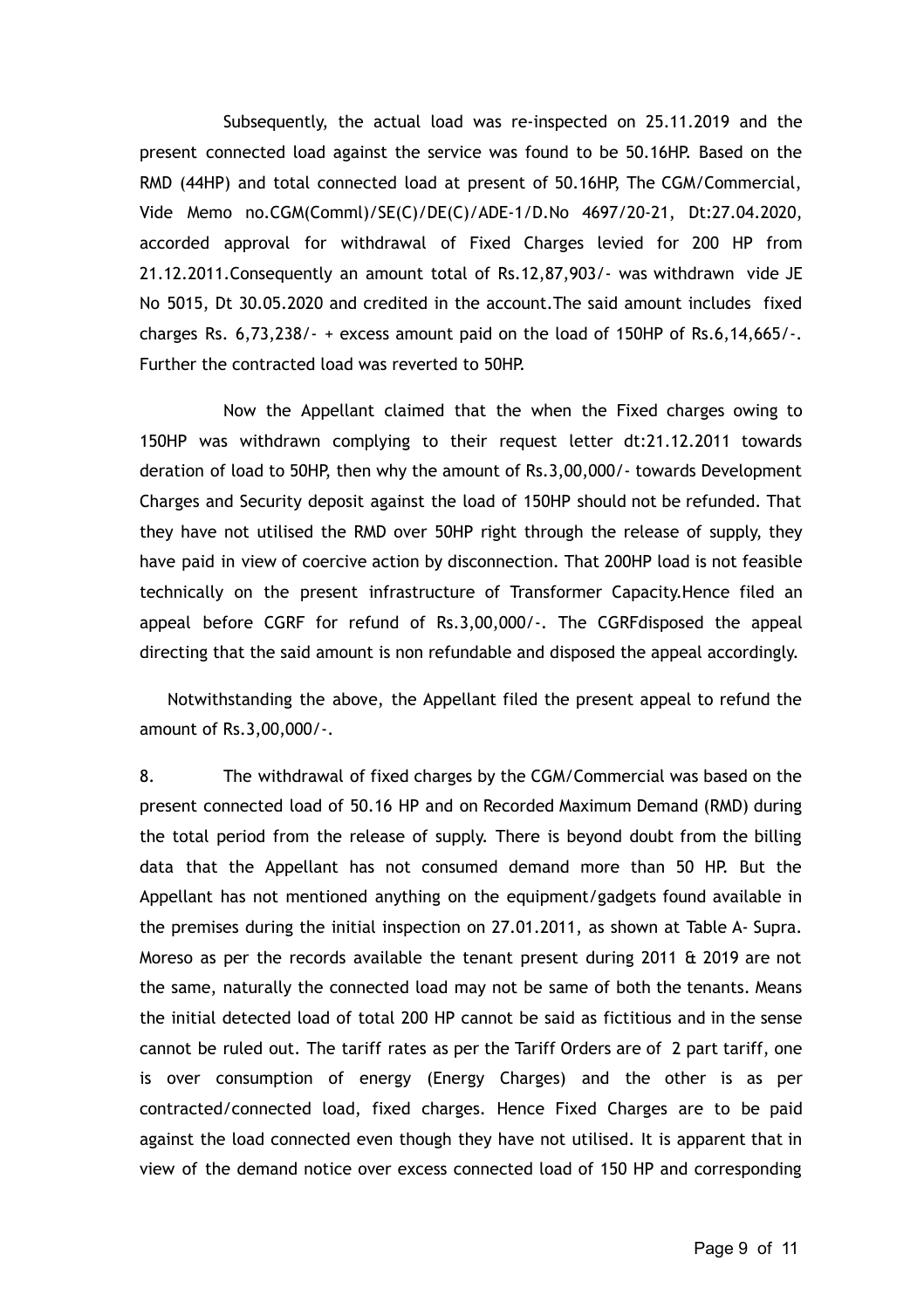raise in fixed charges, the Appellant preferred to derate the load from 200 HP to 50 HP. In other words Appellant/tenant had the option to avail the total connected load of 200 HP as per his requirement before deration of load from 200 HP to 50 HP, the 200 HP load was not declared by the Appellant which is mandatory to do so, which was revealed only through detection in an inspection conducted by ADE/DPE.The plea of the Appellant that the machines might be kept idle but not connected does not hold good.

10. Coming to the question is it liable to refund the Development Charges and Security Deposit of Rs 3,00,000/- consequent to the load deration from 200 HP to 50 HP. The Appellant claimed that they have applied for the load deration then only the load was reduced from 200HP to 50HP, for such instance, there are no provisions for refund of the Development Charges. The Development Charges are non refundable charges as per the GTCS Clause 5.3.3.1 and whereas Security Deposit paid of Rs 75,000/- accounts for maintaining an amount equivalent to consumption charges read with Regulation 6 of 2004, which also confers interest charges payable to the Appellant on excess Security Deposit available. In view of the discussion supra, the refund of Rs 3,00,000/- towards Development Charges and Security Deposit charges is not tenable.

### **Issue No.2**

11. In the result the Appeal is dismissed.

TYPED BY Office Executive cum Computer Operator, Corrected, Signed and Pronounced by me on this the 12th day of October, 2020.

> Sd/- **Vidyut Ombudsman**

- 1. M/s. Pick and Pack, Represented by Sri. Raj Jain, Plot No. 63, Shed No.155, CLE, Gandhi Nagar, Balanagar, Hyderabad - 37. Cell: 8639917538
- 2. The AE/OP/R.R.Nagar/TSSPDCL/Hyderabad.
- 3. The ADE/OP/R.R.Nagar/TSSPDCL/Hyderabad.
- 4. The AAO/ERO/Bowenpally/TSSPDCL/Hyderabad.